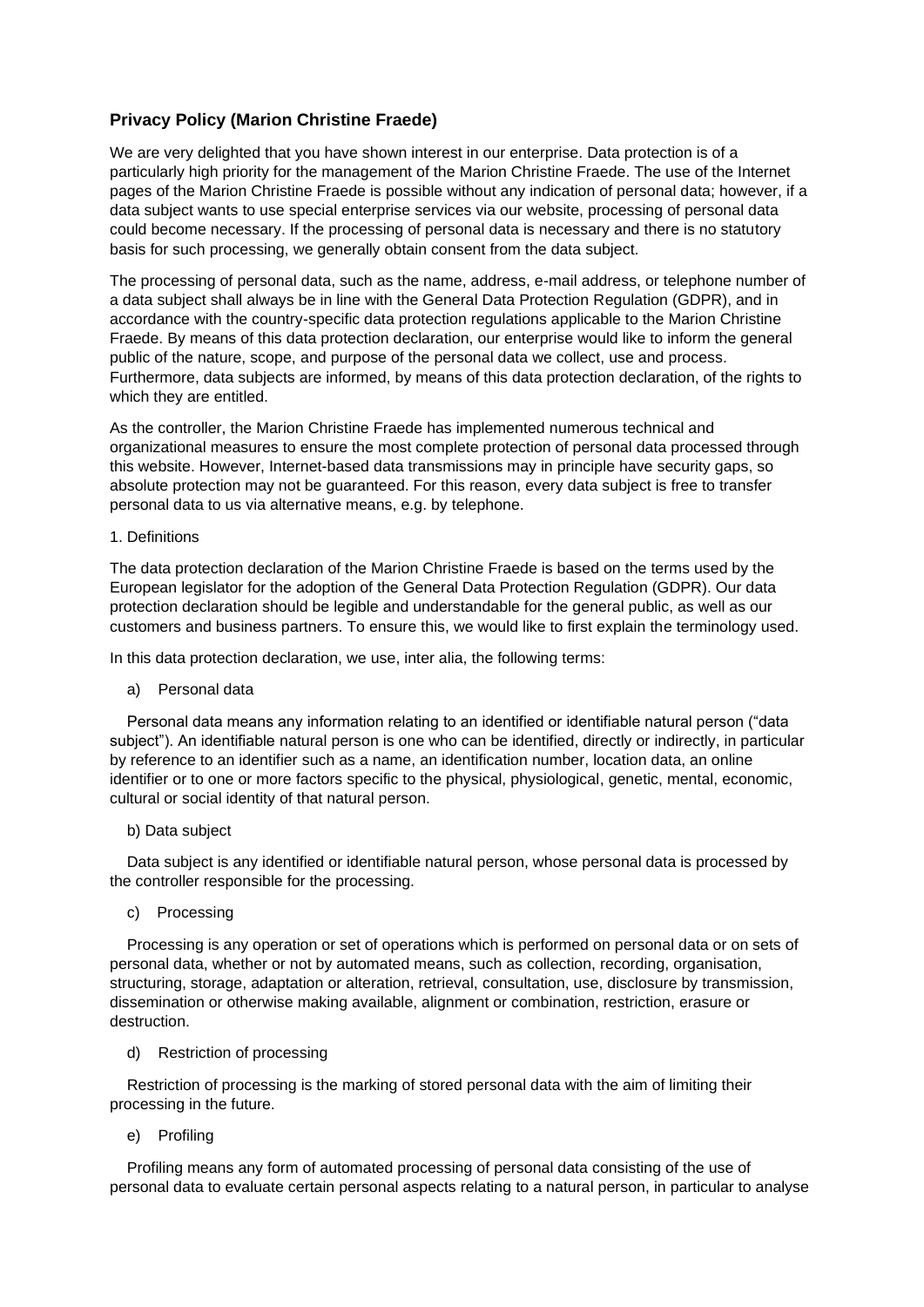or predict aspects concerning that natural person's performance at work, economic situation, health, personal preferences, interests, reliability, behaviour, location or movements.

f) Pseudonymisation

 Pseudonymisation is the processing of personal data in such a manner that the personal data can no longer be attributed to a specific data subject without the use of additional information, provided that such additional information is kept separately and is subject to technical and organisational measures to ensure that the personal data are not attributed to an identified or identifiable natural person.

g) Controller or controller responsible for the processing

 Controller or controller responsible for the processing is the natural or legal person, public authority, agency or other body which, alone or jointly with others, determines the purposes and means of the processing of personal data; where the purposes and means of such processing are determined by Union or Member State law, the controller or the specific criteria for its nomination may be provided for by Union or Member State law.

h) Processor

 Processor is a natural or legal person, public authority, agency or other body which processes personal data on behalf of the controller.

i) Recipient

 Recipient is a natural or legal person, public authority, agency or another body, to which the personal data are disclosed, whether a third party or not. However, public authorities which may receive personal data in the framework of a particular inquiry in accordance with Union or Member State law shall not be regarded as recipients; the processing of those data by those public authorities shall be in compliance with the applicable data protection rules according to the purposes of the processing.

j) Third party

 Third party is a natural or legal person, public authority, agency or body other than the data subject, controller, processor and persons who, under the direct authority of the controller or processor, are authorised to process personal data.

k) Consent

 Consent of the data subject is any freely given, specific, informed and unambiguous indication of the data subject's wishes by which he or she, by a statement or by a clear affirmative action, signifies agreement to the processing of personal data relating to him or her.

### 2. Name and Address of the controller

Controller for the purposes of the General Data Protection Regulation (GDPR), other data protection laws applicable in Member states of the European Union and other provisions related to data protection is:

Marion Christine Fraede Brünnsteinstr. 6 83104 Tuntenhausen Deutschland (Germany) Phone: +49 172 8256400 Email: [admin@fraede.de](mailto:admin@fraede.de) Website: [www.mcf-consult.de](http://www.mcf-consult.de/) , [www.mcf-horse-consult.de](http://www.mcf-horse-consult.de/) , [www.fraede.de](http://www.fraede.de/)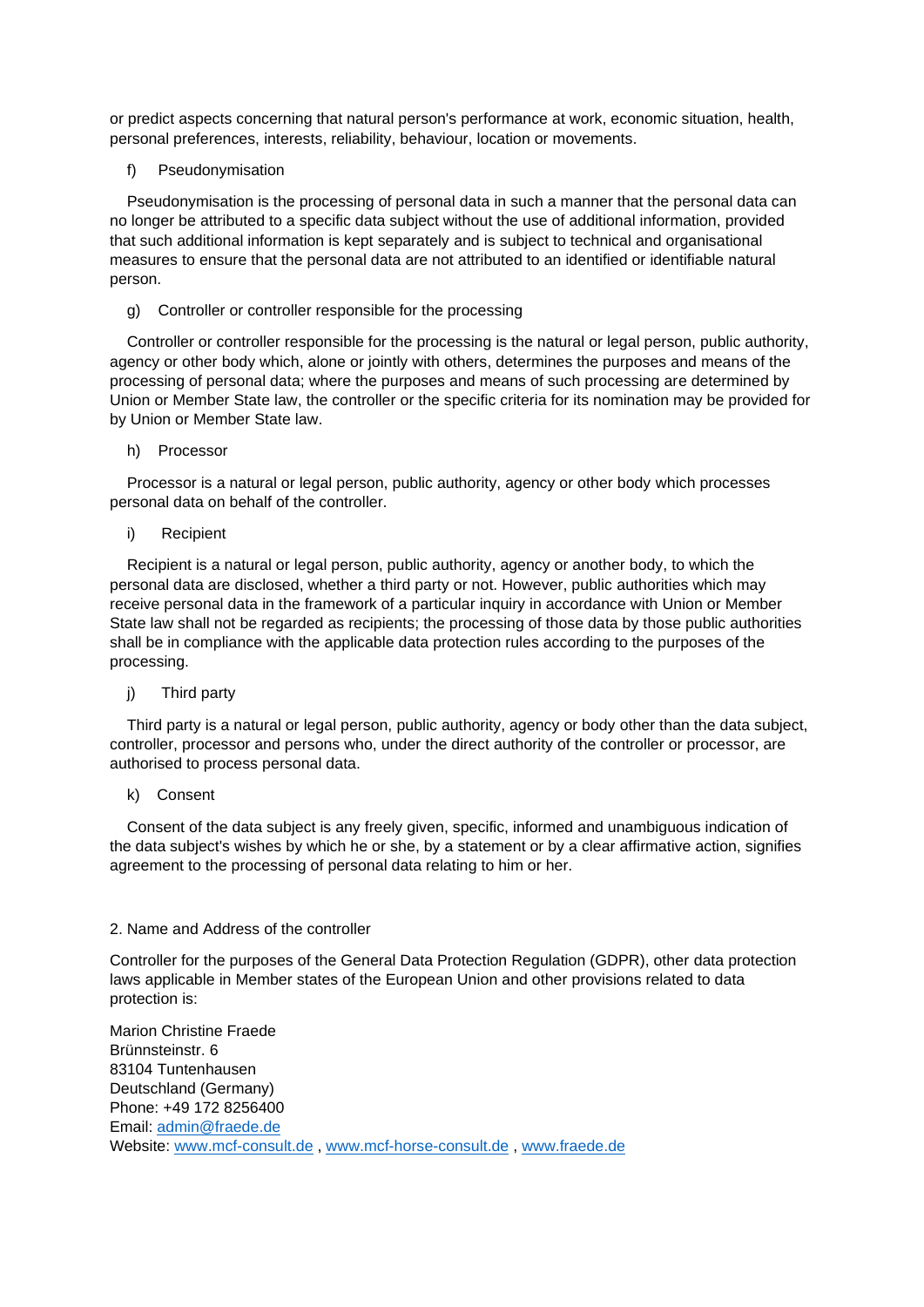#### 3. Collection of general data and information

The website of the Marion Christine Fraede collects a series of general data and information when a data subject or automated system calls up the website. This general data and information are stored in the server log files. Collected may be (1) the browser types and versions used, (2) the operating system used by the accessing system, (3) the website from which an accessing system reaches our website (so-called referrers), (4) the sub-websites, (5) the date and time of access to the Internet site, (6) an Internet protocol address (IP address), (7) the Internet service provider of the accessing system, and (8) any other similar data and information that may be used in the event of attacks on our information technology systems.

When using these general data and information, the Marion Christine Fraede does not draw any conclusions about the data subject. Rather, this information is needed to (1) deliver the content of our website correctly, (2) optimize the content of our website as well as its advertisement, (3) ensure the long-term viability of our information technology systems and website technology, and (4) provide law enforcement authorities with the information necessary for criminal prosecution in case of a cyberattack. Therefore, the Marion Christine Fraede analyzes anonymously collected data and information statistically, with the aim of increasing the data protection and data security of our enterprise, and to ensure an optimal level of protection for the personal data we process. The anonymous data of the server log files are stored separately from all personal data provided by a data subject.

### 4. Routine erasure and blocking of personal data

The data controller shall process and store the personal data of the data subject only for the period necessary to achieve the purpose of storage, or as far as this is granted by the European legislator or other legislators in laws or regulations to which the controller is subject to.

If the storage purpose is not applicable, or if a storage period prescribed by the European legislator or another competent legislator expires, the personal data are routinely blocked or erased in accordance with legal requirements.

#### 5. Rights of the data subject

### a) Right of confirmation

 Each data subject shall have the right granted by the European legislator to obtain from the controller the confirmation as to whether or not personal data concerning him or her are being processed. If a data subject wishes to avail himself of this right of confirmation, he or she may, at any time, contact our Data Protection Officer or another employee of the controller.

### b) Right of access

 Each data subject shall have the right granted by the European legislator to obtain from the controller free information about his or her personal data stored at any time and a copy of this information. Furthermore, the European directives and regulations grant the data subject access to the following information:

#### the purposes of the processing;

the categories of personal data concerned;

 the recipients or categories of recipients to whom the personal data have been or will be disclosed, in particular recipients in third countries or international organisations;

 where possible, the envisaged period for which the personal data will be stored, or, if not possible, the criteria used to determine that period;

 the existence of the right to request from the controller rectification or erasure of personal data, or restriction of processing of personal data concerning the data subject, or to object to such processing;

the existence of the right to lodge a complaint with a supervisory authority;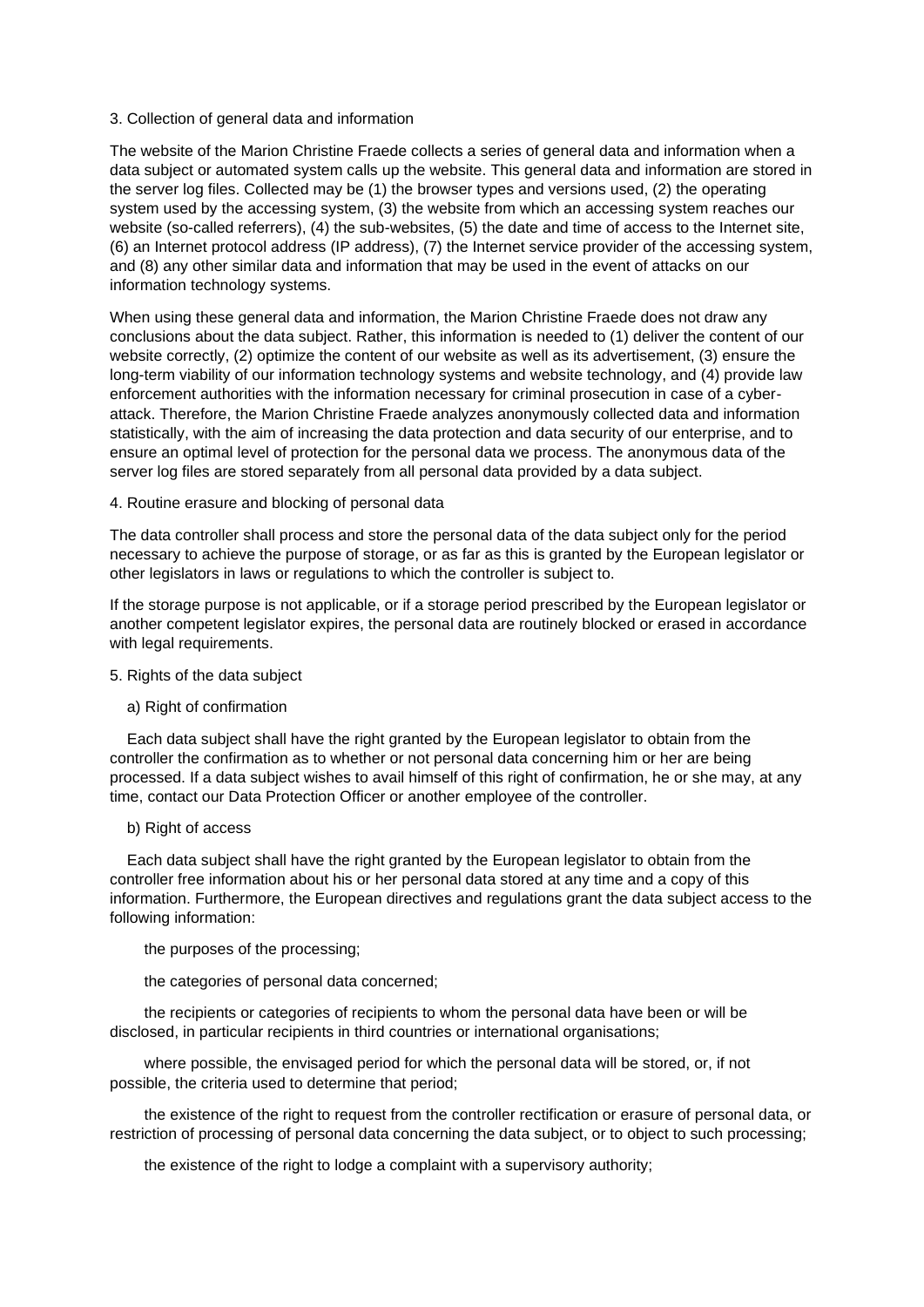where the personal data are not collected from the data subject, any available information as to their source;

 the existence of automated decision-making, including profiling, referred to in Article 22(1) and (4) of the GDPR and, at least in those cases, meaningful information about the logic involved, as well as the significance and envisaged consequences of such processing for the data subject.

 Furthermore, the data subject shall have a right to obtain information as to whether personal data are transferred to a third country or to an international organisation. Where this is the case, the data subject shall have the right to be informed of the appropriate safeguards relating to the transfer.

 If a data subject wishes to avail himself of this right of access, he or she may at any time contact our Data Protection Officer or another employee of the controller.

#### c) Right to rectification

 Each data subject shall have the right granted by the European legislator to obtain from the controller without undue delay the rectification of inaccurate personal data concerning him or her. Taking into account the purposes of the processing, the data subject shall have the right to have incomplete personal data completed, including by means of providing a supplementary statement.

 If a data subject wishes to exercise this right to rectification, he or she may, at any time, contact our Data Protection Officer or another employee of the controller.

d) Right to erasure (Right to be forgotten)

 Each data subject shall have the right granted by the European legislator to obtain from the controller the erasure of personal data concerning him or her without undue delay, and the controller shall have the obligation to erase personal data without undue delay where one of the following grounds applies, as long as the processing is not necessary:

 The personal data are no longer necessary in relation to the purposes for which they were collected or otherwise processed.

 The data subject withdraws consent to which the processing is based according to point (a) of Article 6(1) of the GDPR, or point (a) of Article 9(2) of the GDPR, and where there is no other legal ground for the processing.

 The data subject objects to the processing pursuant to Article 21(1) of the GDPR and there are no overriding legitimate grounds for the processing, or the data subject objects to the processing pursuant to Article 21(2) of the GDPR.

The personal data have been unlawfully processed.

 The personal data must be erased for compliance with a legal obligation in Union or Member State law to which the controller is subject.

 The personal data have been collected in relation to the offer of information society services referred to in Article 8(1) of the GDPR.

 If one of the aforementioned reasons applies, and a data subject wishes to request the erasure of personal data stored by the Marion Christine Fraede, he or she may at any time contact our Data Protection Officer or another employee of the controller. The Data Protection Officer of the Marion Christine Fraede or another employee shall promptly ensure that the erasure request is complied with immediately.

 Where the controller has made personal data public and is obliged pursuant to Article 17(1) to erase the personal data, the controller, taking account of available technology and the cost of implementation, shall take reasonable steps, including technical measures, to inform other controllers processing the personal data that the data subject has requested erasure by such controllers of any links to, or copy or replication of, those personal data, as far as processing is not required. The Data Protection Officer of the Marion Christine Fraede or another employee will arrange the necessary measures in individual cases.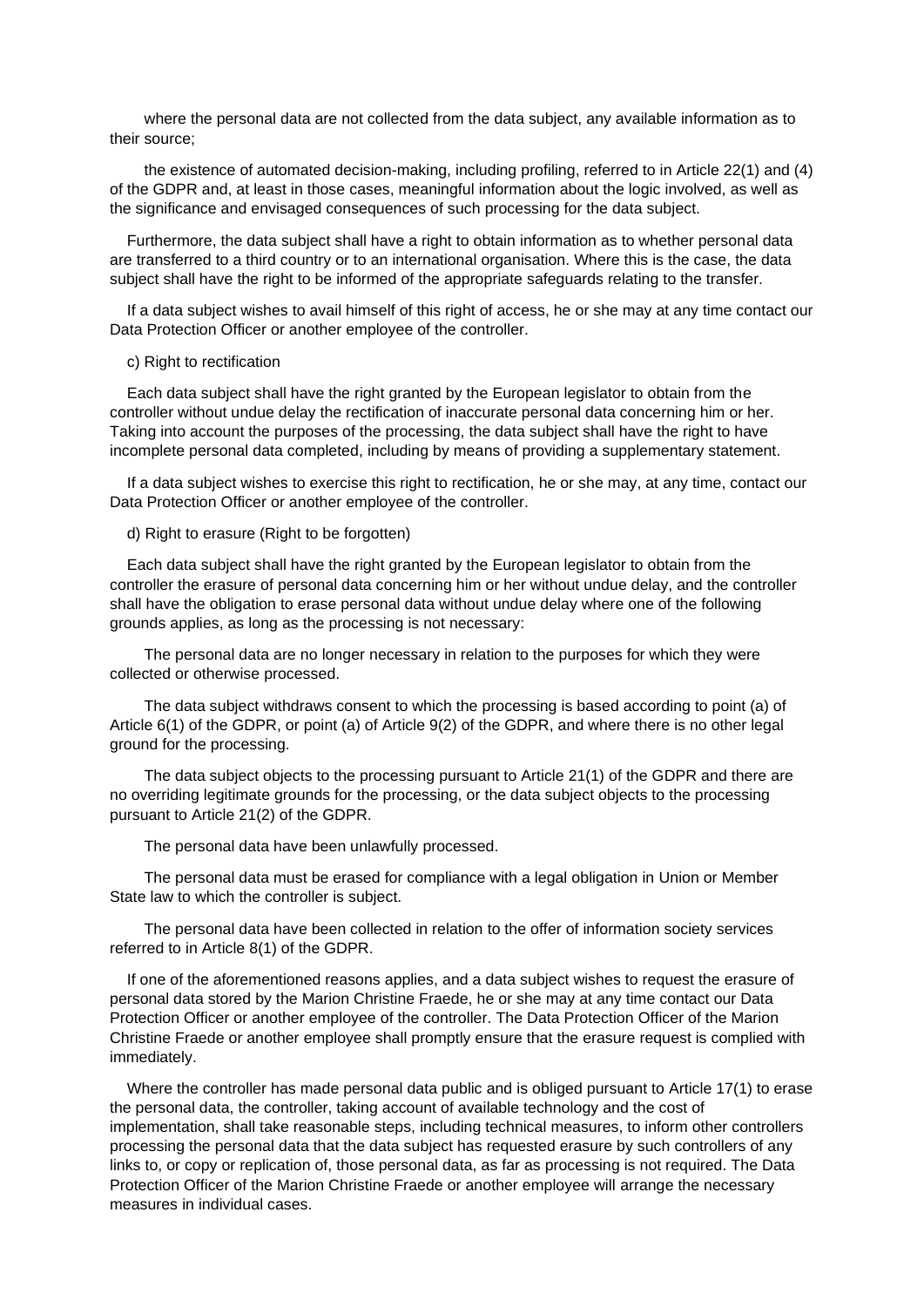#### e) Right of restriction of processing

 Each data subject shall have the right granted by the European legislator to obtain from the controller restriction of processing where one of the following applies:

 The accuracy of the personal data is contested by the data subject, for a period enabling the controller to verify the accuracy of the personal data.

 The processing is unlawful and the data subject opposes the erasure of the personal data and requests instead the restriction of their use instead.

 The controller no longer needs the personal data for the purposes of the processing, but they are required by the data subject for the establishment, exercise or defence of legal claims.

 The data subject has objected to processing pursuant to Article 21(1) of the GDPR pending the verification whether the legitimate grounds of the controller override those of the data subject.

 If one of the aforementioned conditions is met, and a data subject wishes to request the restriction of the processing of personal data stored by the Marion Christine Fraede, he or she may at any time contact our Data Protection Officer or another employee of the controller. The Data Protection Officer of the Marion Christine Fraede or another employee will arrange the restriction of the processing.

#### f) Right to data portability

 Each data subject shall have the right granted by the European legislator, to receive the personal data concerning him or her, which was provided to a controller, in a structured, commonly used and machine-readable format. He or she shall have the right to transmit those data to another controller without hindrance from the controller to which the personal data have been provided, as long as the processing is based on consent pursuant to point (a) of Article 6(1) of the GDPR or point (a) of Article 9(2) of the GDPR, or on a contract pursuant to point (b) of Article 6(1) of the GDPR, and the processing is carried out by automated means, as long as the processing is not necessary for the performance of a task carried out in the public interest or in the exercise of official authority vested in the controller.

 Furthermore, in exercising his or her right to data portability pursuant to Article 20(1) of the GDPR, the data subject shall have the right to have personal data transmitted directly from one controller to another, where technically feasible and when doing so does not adversely affect the rights and freedoms of others.

 In order to assert the right to data portability, the data subject may at any time contact the Data Protection Officer designated by the Marion Christine Fraede or another employee.

#### g) Right to object

 Each data subject shall have the right granted by the European legislator to object, on grounds relating to his or her particular situation, at any time, to processing of personal data concerning him or her, which is based on point (e) or (f) of Article 6(1) of the GDPR. This also applies to profiling based on these provisions.

 Marion Christine Fraede shall no longer process the personal data in the event of the objection, unless we can demonstrate compelling legitimate grounds for the processing which override the interests, rights and freedoms of the data subject, or for the establishment, exercise or defence of legal claims.

 If Marion Christine Fraede processes personal data for direct marketing purposes, the data subject shall have the right to object at any time to processing of personal data concerning him or her for such marketing. This applies to profiling to the extent that it is related to such direct marketing. If the data subject objects to the Marion Christine Fraede to the processing for direct marketing purposes, the Marion Christine Fraede will no longer process the personal data for these purposes.

 In addition, the data subject has the right, on grounds relating to his or her particular situation, to object to processing of personal data concerning him or her by the Marion Christine Fraede for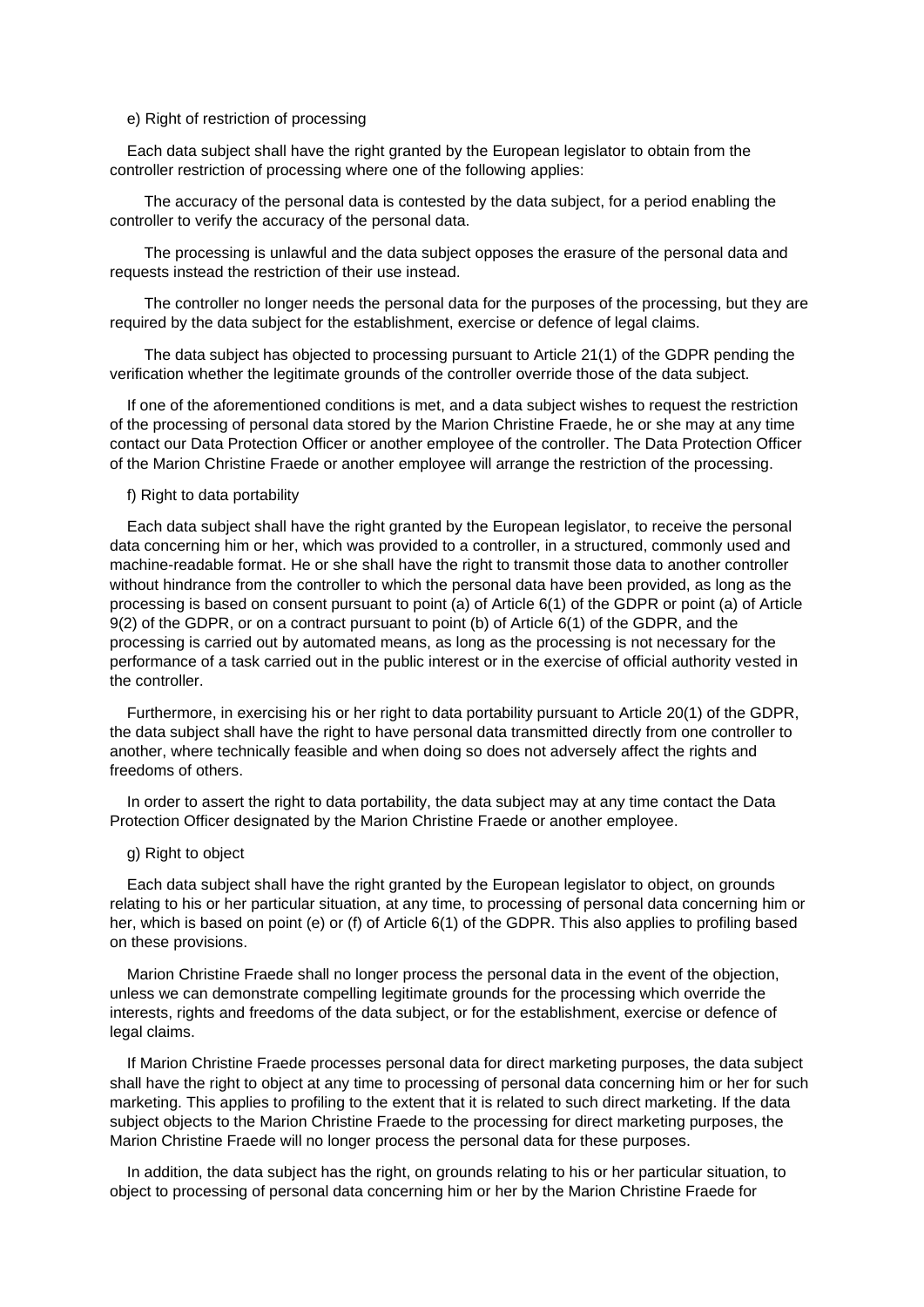scientific or historical research purposes, or for statistical purposes pursuant to Article 89(1) of the GDPR, unless the processing is necessary for the performance of a task carried out for reasons of public interest.

 In order to exercise the right to object, the data subject may directly contact the Data Protection Officer of Marion Christine Fraede or another employee. In addition, the data subject is free in the context of the use of information society services, and notwithstanding Directive 2002/58/EC, to use his or her right to object by automated means using technical specifications.

## h) Automated individual decision-making, including profiling

 Each data subject shall have the right granted by the European legislator not to be subject to a decision based solely on automated processing, including profiling, which produces legal effects concerning him or her, or similarly significantly affects him or her, as long as the decision (1) is not is necessary for entering into, or the performance of, a contract between the data subject and a data controller, or (2) is not authorised by Union or Member State law to which the controller is subject and which also lays down suitable measures to safeguard the data subject's rights and freedoms and legitimate interests, or (3) is not based on the data subject's explicit consent.

 If the decision (1) is necessary for entering into, or the performance of, a contract between the data subject and a data controller, or (2) it is based on the data subject's explicit consent, the Marion Christine Fraede shall implement suitable measures to safeguard the data subject's rights and freedoms and legitimate interests, at least the right to obtain human intervention on the part of the controller, to express his or her point of view and contest the decision.

 If the data subject wishes to exercise the rights concerning automated individual decision-making, he or she may at any time directly contact our Data Protection Officer of the Marion Christine Fraede or another employee of the controller.

#### i) Right to withdraw data protection consent

 Each data subject shall have the right granted by the European legislator to withdraw his or her consent to processing of his or her personal data at any time.

 if the data subject wishes to exercise the right to withdraw the consent, he or she may at any time directly contact our Data Protection Officer of the Marion Christine Fraede or another employee of the controller.

#### 6. Legal basis for the processing

Art. 6(1) lit. a GDPR serves as the legal basis for processing operations for which we obtain consent for a specific processing purpose. If the processing of personal data is necessary for the performance of a contract to which the data subject is party, as is the case, for example, when processing operations are necessary for the supply of goods or to provide any other service, the processing is based on Article 6(1) lit. b GDPR. The same applies to such processing operations which are necessary for carrying out pre-contractual measures, for example in the case of inquiries concerning our products or services. Is our company subject to a legal obligation by which processing of personal data is required, such as for the fulfillment of tax obligations, the processing is based on Art. 6(1) lit. c GDPR. In rare cases, the processing of personal data may be necessary to protect the vital interests of the data subject or of another natural person. This would be the case, for example, if a visitor were injured in our company and his name, age, health insurance data or other vital information would have to be passed on to a doctor, hospital or other third party. Then the processing would be based on Art. 6(1) lit. d GDPR. Finally, processing operations could be based on Article 6(1) lit. f GDPR. This legal basis is used for processing operations which are not covered by any of the abovementioned legal grounds, if processing is necessary for the purposes of the legitimate interests pursued by our company or by a third party, except where such interests are overridden by the interests or fundamental rights and freedoms of the data subject which require protection of personal data. Such processing operations are particularly permissible because they have been specifically mentioned by the European legislator. He considered that a legitimate interest could be assumed if the data subject is a client of the controller (Recital 47 Sentence 2 GDPR).